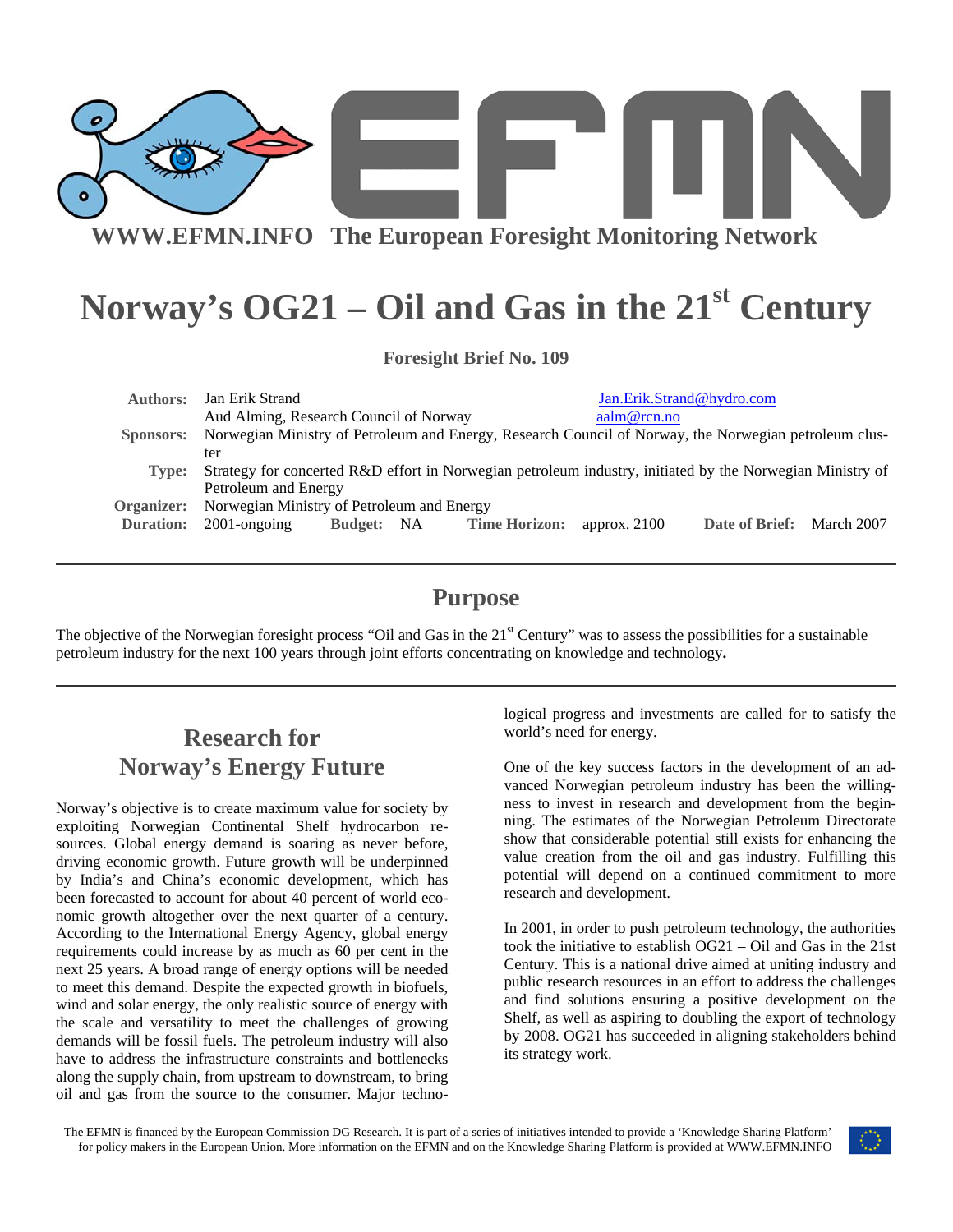# **Eight Future Visions**

The future extraction of resources on the Norwegian Continental Shelf will be demanding. Working on strategies, OG21 has identified eight key challenges crucial to future value creation on the NCS and for enhancing the competitiveness of the oil and gas industry:

- Sustainable development and zero harm to people and the environment.
- Increased reserve replacement rate through exploration, (find more petroleum reserves to replace the amount that is produced).
- Increased hydrocarbon recovery.
- Cost effective technology for Arctic developments.
- Development of marginal fields (fields that require new technology to become profitable).
- Increased value creation from gas.
- Future competence development and increased recruitment to the industry.
- Increased export of technology.

Together, the key challenges will contribute toward meeting technology needs as shown in the road map in Figure 1.



**Figure 1: Roadmap for technology needs** 

## **Public Private Partnership**

In Norway, partnering between the government, oil companies (Norwegian and international), supply industry, research institutions and academia has established a suitable environment for technological developments. The companies have cooperated to develop, test and implement new technological solutions in various projects on the NCS.

#### **Abundant Recoverable Resources**

Norway is still a promising petroleum province. Slightly less than one third of the recoverable resources have been produced. Furthermore, estimates show that one quarter of the total oil and gas resources on the NCS remains to be found. The resource potential on the NCS is also significant in an international context. The industry's ability and willingness to apply new technologies will continue to be a driving force in developing this potential, both in the mature parts of the NCS and the still unexplored large frontier areas.

#### **Technological Challenges**

Many of the areas that will produce oil and gas in the future are characterized by great technical or logistic risks requiring a long lead-time to develop. Driven by the need to broaden/enlarge the reserve base, oil companies are looking to leverage technology to convert unconventional resources into reserves – this applies to both ends of the API gravity scale, i.e. heavy crude oil and gas.

Additionally, there is a trend towards developing technologies in order to access both conventional and unconventional hydrocarbon reserves in new operating environments such as ultra-deep water, arctic/sub-ice and other environmentally sensitive areas that require an expensive and complex infrastructure. More advanced technology must be mobilized to access new reservoirs and to develop "unconventional" deposits.

#### **Recovering Deep Water & Arctic Resources**

The potential for increasing the global recovery of oil reservoirs is significant. The current global average recovery rate stands only at about 35%. A 5% increase in worldwide recovery would bring more oil than Saudi Arabia's reserves. Deep water and arctic resources will grow in importance, but production cannot be ramped up quickly.

### **OG21 Strategy and Recommendations**

The OG21 strategy describes:

- the challenges facing the Norwegian oil and gas industry;
- high-priority target areas necessitating concerted efforts;
- specific actions required to enhance value creation in each of the target areas;
- competence objectives; and a proposal for strategy implementation and execution.

The OG21 mandate sets the direction and vision for the work:

- To generate new technology and knowledge ensuring profitable and sustainable resource development on the Norwegian Continental Shelf (NCS)
- To enhance the industry's international competitiveness by producing attractive new technological products, system solutions and competence.

OG21 objectives are to co-ordinate and concentrate Norwegian R&D efforts to help meet the technological challenges facing the oil and gas industry, as well as to be an effective instrument for enhancing value creation. OG21 itself does not have the means to finance these projects, but serves as a cata-